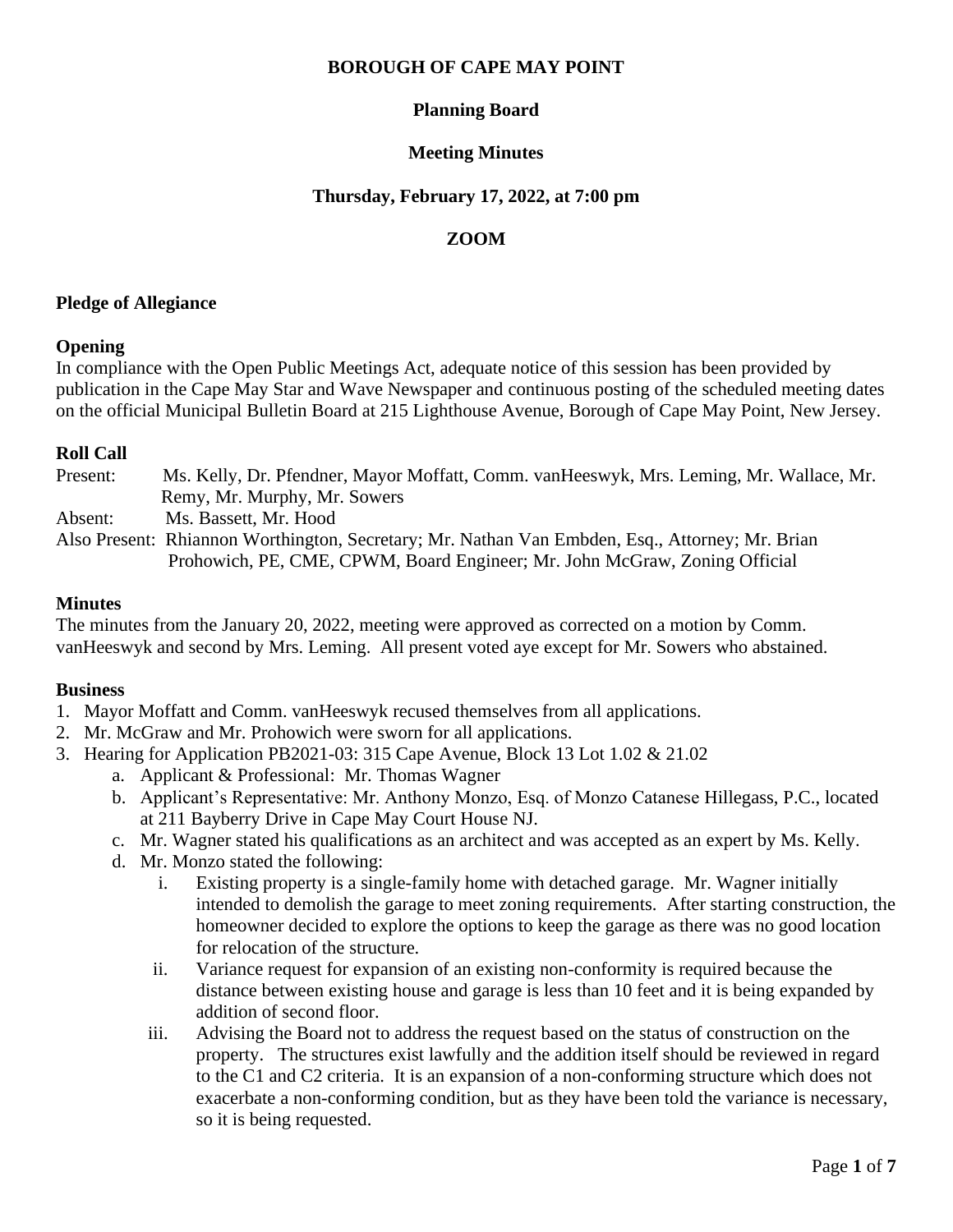- e. Mr. Wagner was sworn and testified the following:
	- i. The proposed addition is within the current footprint, excluding outdoor spaces, and does not decrease the distance between the house and the garage.
	- ii. Bought property 1-1/2 years ago and believes that the garage may be original to the property. States that garage is well built and in good condition. He and his wife intend to retire there but need an additional bathroom and bedroom to do so.
	- iii. The distance from building to building is almost 7 feet. The distance from eave to eave, as is defined by ordinance, is 3 feet. He noted that the second floor is technically further from the garage than the first floor.
	- iv. Reviewed C1 and C2 criteria and purposes of zoning:
		- i. C1 addresses hardship which would be an exceptional situation addressing the specific property which is the existing structures. The modification requested cannot be done without a variance without awkward design modifications.
		- ii. No detriments were identified.
		- iii. Acknowledged that the 10 feet distance is intended for fire separation from a structure that would house a car. The garage cannot be accessed nor is it intended to be used to store a car. When constructed this zoning criteria did not exist.
		- iv. No impact on light, air and open space because the garage does not have a second floor.
		- v. C2 addresses the balancing test. The usefulness of the house when expanded and maintaining the existing distance between the structures does not seem to differ from the distances between surrounding properties.
		- vi. The property does not have a basement, so the garage is particularly useful for storage of items which might otherwise be stored in a basement.
		- vii. Design attempts to keep the house appropriate to the streetscape.
		- viii. Has reviewed the Borough ordinances regarding trees and vegetation. Intention is to landscape the property to support the Borough's plan for nature preservation. No trees are to be removed.
	- v. In regard to the Board Engineer's review:
		- i. Has no preference in regarding to proposed sidewalk and curb the block currently has curb and sidewalk, although Borough has been deleting it in areas throughout the Borough. Will proceed as Borough requests.
		- ii. Proposed driveway will be kept short and will not extend to the garage. Ground cover around stepping stones and beyond to driveway will be vegetative, such as a pollinator garden with a path, due to available sun.
		- iii. The existing stump can remain or be ground out will proceed as Borough requests.
- f. Board Questions
	- i. Mr. Remy asked why construction was already underway when request was just received.
		- i. Mr. Wagner responded that he agreed to remove the garage when the zoning permit was issued. Later decided wanted to keep the garage and consulted with Mr. Monzo about the options to do so.
		- ii. Mr. Monzo added that the construction is not complete, and he would expect that a certificate of occupancy would not be issued without a variance or removal of the garage.
	- ii. Mr. Sowers asked about the proposed concrete walk from the house to the street.
		- i. Mr. Wagner responded that there was no intention to install concrete and it was an error on the print. The intention was for a wood walkway.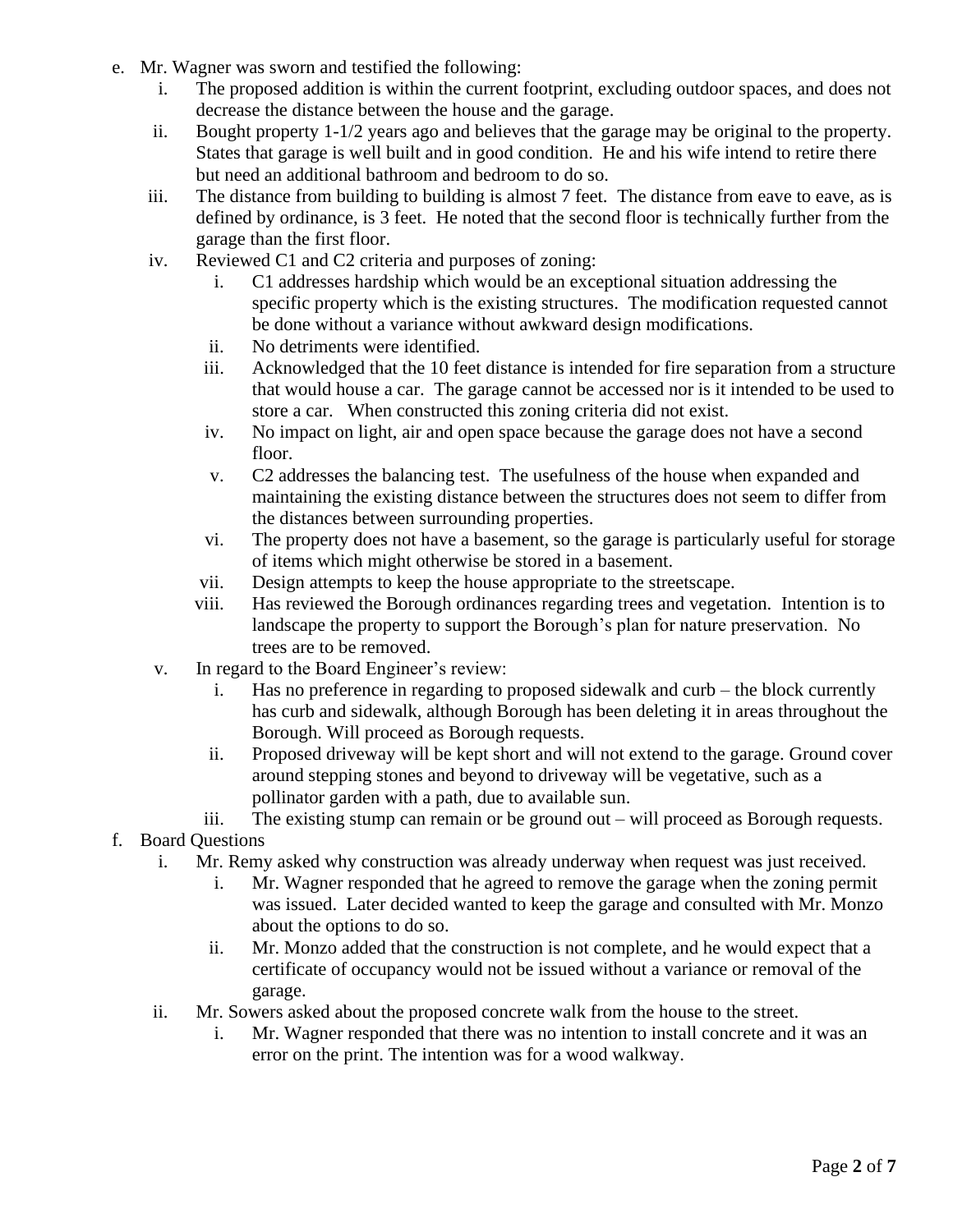- iii. Dr. Pfendner asked if proposed off street parking was sufficient for two vehicles.
	- i. Mr. Prohowich specified that ordinance 150 18. a. 2 of the Borough code only requires one (1) off-street parking space be provided for a single-family residential dwelling.
	- ii. Mr. McGraw confirmed that one (1) 10x20 parking area was required. He also noted that the material for the parking area is not defined. The area can be grass as long as it has appropriate access from the street.
- iv. Mr. Sowers spoke regarding Mr. Wagner's statement regarding the 10 feet space between structures is to provide a buffer for fires. He clarified that these mandatory distances are not just intended to protect the applicant's house, but the neighboring properties. He suggested that with the garage not meeting setback requirements of the rear and side property line, it may be better to remove the structure. He added that in regard to beautification, open space and a garden may be preferable to the existing garage.
	- i. Mr. Wagner responded that by adding the second floor, the distance between the eaves has been improved. He reiterated how ecologically wasteful it would be to remove the garage and then build another one.
- v. Mrs. Leming agreed with Mr. Sowers comments.
- vi. Mr. Murphy agreed with Mr. Remy's earlier comment, expressing concern about the status of construction without variance approval.
- vii. Mr. Sowers asked for clarification on the status of the structures as lawfully existing now that there has been modification.
	- i. Mr. Van Embden responded that technically he is correct, but he does not believe that the partial completion of the second story changes the narrative of what is being requested and why.
- viii. Mr. Murphy asked who suggested Mr. Wagner come before the Board for a variance.
	- i. Mr. Monzo responded that it was his understanding that he was told the garage had to be removed and after some thought, Mr. Wagner decided to seek legal advice. Mr. Monzo did not believe a variance was necessary but if Mr. Wagner was told one was needed, one could still be requested and the garage kept, if the variance was granted. He stated again that the variance request should be viewed as if there was no construction going on because it does not impact the facts that existed with respect to the variance. If the project would qualify for a variance before construction, then the variance should still be granted despite the ongoing construction.
- ix. Ms. Kelly asked Mr. McGraw for clarification on his completeness review comments regarding the applicant's request for variance relief for continuation of an existing nonconformity, and his determination that what should be requested is variance relief for expansion of an existing non-conformity, due to the house being too close to the garage and by adding the second floor creates additional structure in a mandated minimum distance between structures.
	- i. Mr. McGraw stated that the additional structure is being built within the required 10 foot separation. Based on that it was his determination that a variance required because it was not just a continuation of what existed previously but is a newly created structure in the required separation space.
- x. Mr. Murphy asked when Mr. Wagner was told he needed a variance.
	- i. Mr. McGraw cannot specify when he may have told the applicant a variance was required. He said it would have been after Mr. Wagner applied for a zoning permit. Noted that he always tells applicants that they can come into compliance or request a variance.
	- ii. Ms. Kelly referenced Mr. Remy's earlier similar question and Mr. Wagner's response.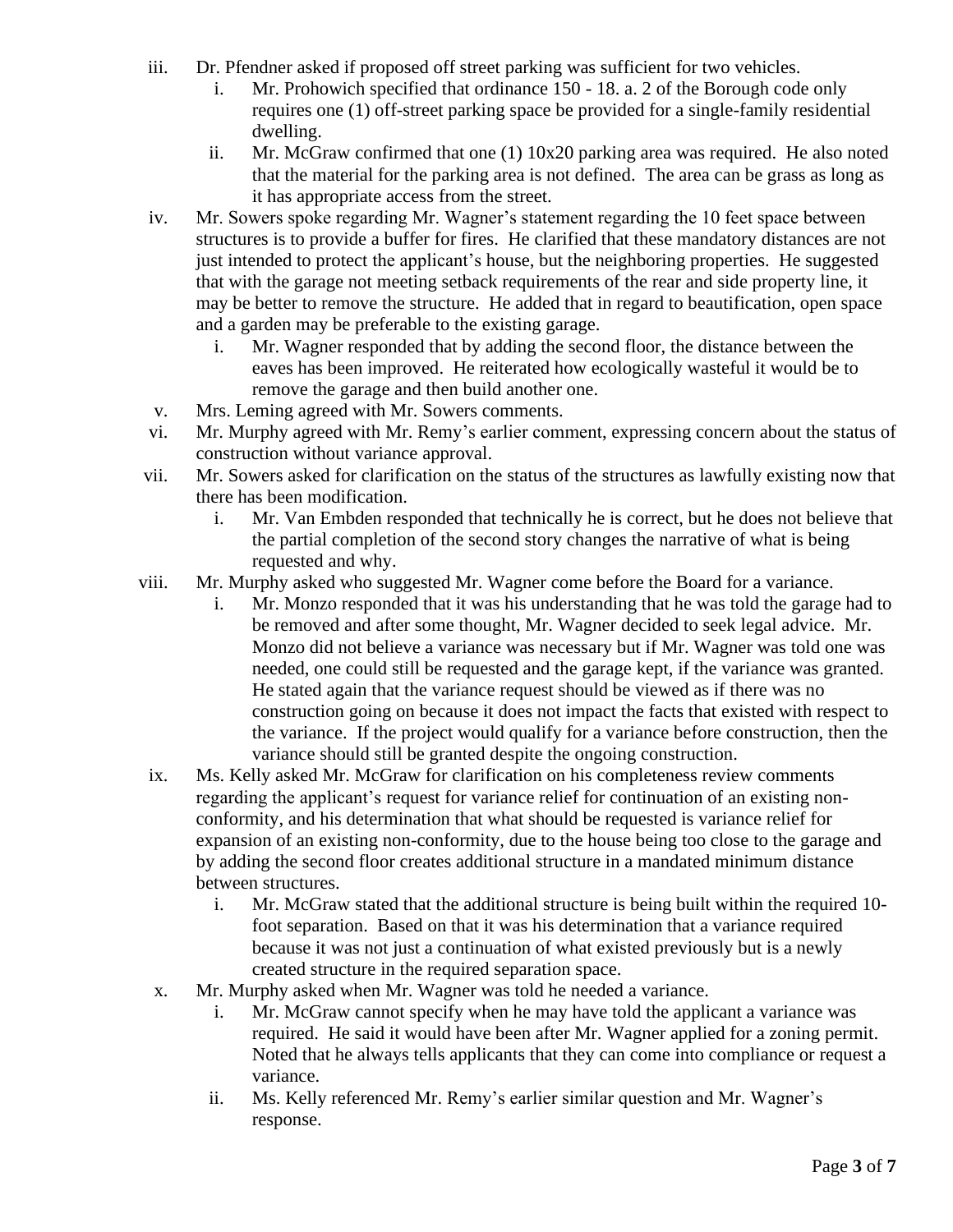- g. Public Comment Within 200 feet
	- i. Mr. Jerry Roller of 316 Central Avenue, CMP
		- i. Stated that construction of the addition does not change what already exists.
- h. Public Comment General
	- i. None
- i. Findings of Fact
	- i. Mr. Sowers summarized the application as due to the addition of a second floor; two existing non-conforming structures require a variance. The non-conformity is that the structures are too close, being 2.9 feet between eaves and 6.9 feet between walls, where 10 feet is required. He believes the applicant presented a good argument for the C1/hardship variance and C2/balancing variance in regard to beautification and impact to the community.
	- ii. Mr. Murphy understands the existing conditions and believes the C1requirements have been met and the C2 is a moot issue. Made a general suggestion to all listening that they should come to the Board before they start construction.
	- iii. Mr. Remy agreed with Mr. Murphy.
	- iv. Dr. Pfendner stated she was still unclear how a permit was obtained before the demolition was completed but acknowledged it as a moot point. Regarding the application, she was in favor of not tearing down the existing structure and creating waste. She also acknowledged the fire concern but feels that the condition has existed this way for 80 plus years with no issue.
	- v. Mrs. Leming understands the concerns expressed by other Board members, and understands the applicant's timeline, but does not see the benefit of removing the structure to replace it with something smaller.
	- vi. Ms. Kelly agreed with Mrs. Leming.
	- vii. Mr. Wallace agreed with the C1 and C2 request but felt the hardship request was the stronger argument.
- j. A motion was made in the affirmative to approve the variance as requested as well as a technical variance for the side and rear yard setbacks of the existing garage by Dr. Pfendner and second by Mrs. Leming. Ms. Kelly, Dr. Pfendner, Mr. Murphy, Mrs. Leming, Mr. Remy, and Mr. Wallace voted aye; Mr. Sowers voted nay.
- 4. Hearing for Application PB2021-04: 309-311 Central Avenue, Block 12 Lot 18.01 & 18.02
	- a. Mr. Sowers recused himself as he is a relative of the applicant.
	- b. Applicant: Mr. and Mrs. Polgardy and Mr. and Mrs. Simpson.
	- c. Applicant's Representative and Professional: Mr. Curtis D. Biehn located at 3916 River Road in Lumberville PA.
	- d. Mr. Biehn and the applicants were sworn.
	- e. Mr. Biehn stated his qualifications as an architect and was accepted as an expert by Ms. Kelly.
	- f. Mr. Biehn testified the following:
		- i. The duplex structure was built in 1935. Ms. Polgardy purchased in 1998; Family of the Simpsons has owned the property since 1955, with Mr. and Mrs. Simpson taking possession in 2020. Per the 1990 census, there were nine duplex residences within the Borough, showing they is a precedence. The existing structures are 600 feet each.
		- ii. A two-story expansion on the rear of the property is proposed to add two bedrooms and one bathroom on each property. The expansion has a footprint of 250 square feet footprint, adding 500 square feet on each property.
		- iii. Per Mr. McGraw's refusal of permit notice, variances under the C1/hardship are requested as follows:
			- i. Side yard setback due to the common wall of the duplex structure being on the property line, creating a 0 feet setback where 5 feet is required.
			- ii. Total of side yards as 13 feet is proposed where 15 feet is required.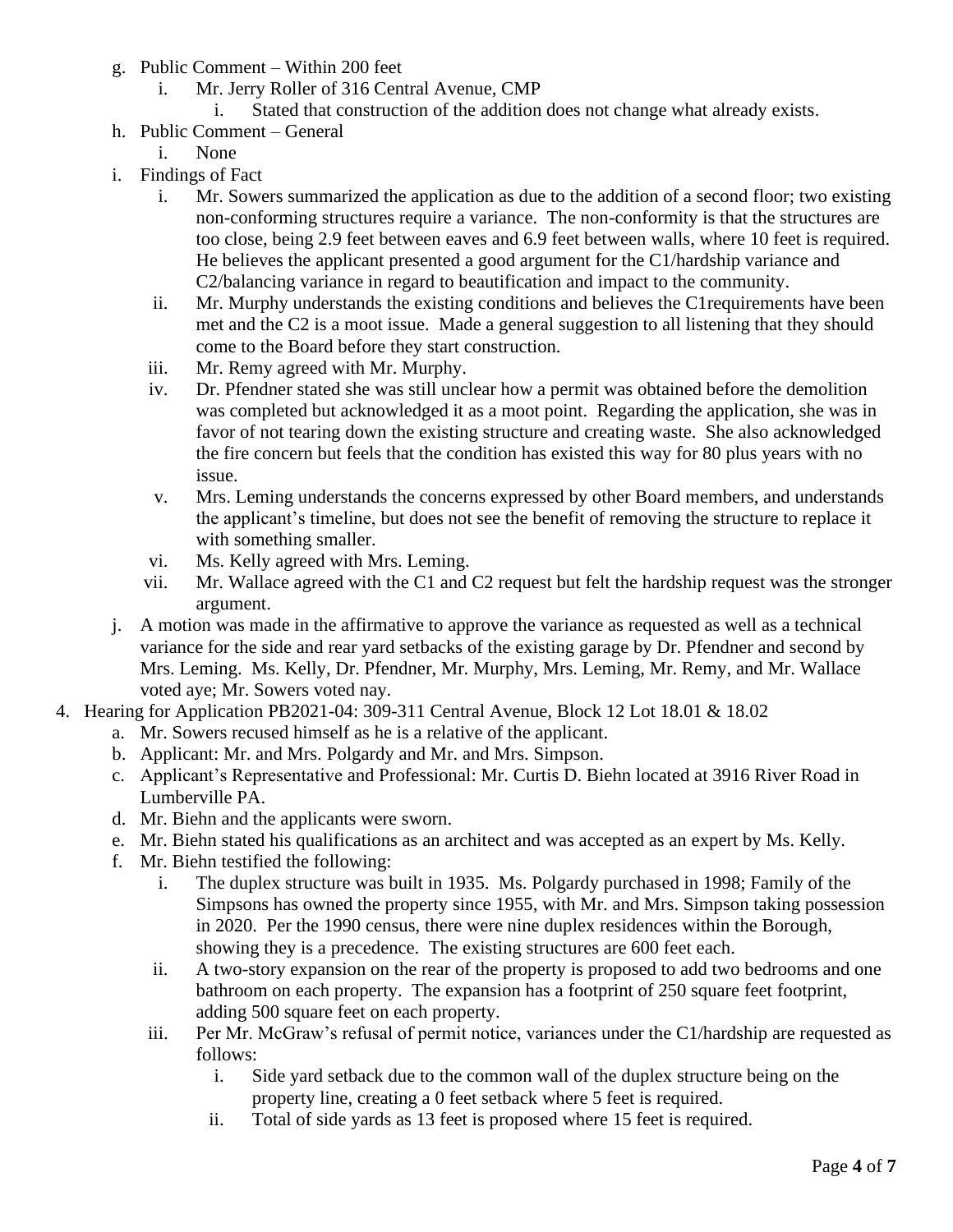- iii. Required first floor elevation of the addition as 12.4 feet is proposed where 12.7 feet is required.
- iv. Presentation displayed how a by-right addition on each property would look and how impractical it would be. Stated they have made all efforts to keep the look of the house including its look as a single house and not have it look like an addition or fragmented duplex.
- v. Noted that they are raising the addition to be more compliant with base flood elevation.
- vi. The applicants thanked the Board members for considering their request.
- vii. Pending contract with Hawthorne Davis to build addition.
- g. Board Questions
	- i. Mr. Remy stated he supports the application.
	- ii. Mr. Murphy asked how they managed to agree on what to build.
- h. Public Comment Within 200 feet
	- i. Mr. Jerry Roller of 316 Central Avenue, CMP
		- i. Has no objection to the application as the community benefits from the well thought out plan to expand the structure in a way that will better accommodate its residents.
- i. Public Comment General
	- i. Mr. Jeff Sowers of
		- i. Appreciates the effort to upgrade the structure and not demolish.
- j. Findings of Fact
	- i. Dr. Pfendner summarized the application as a duplex property with a shared wall. They are requesting a bulk C1 variances. Stated she was impressed with the proposed plan to make the property more livable but also maintain the character of Cape May Point. She also stated that the positive criteria was met by plans adding to the view of the house and did not hear there was negative criteria.
	- ii. Mr. Murphy agreed with Dr. Pfendner and felt that the hardship requirement was met.
	- iii. Mrs. Leming, Mr. Wallace and Mr. Remy agreed with Dr. Pfendner and Mr. Murphy.
	- iv. Ms. Kelly agreed with Dr. Pfendner and thanked the applicants for very effective presentation.
- k. Mr. Van Embden verified agreement by the applicant with conditions in the Van Note Harvey review letter dated January 18, 2022.
- l. A motion was made in the affirmative to approve the three (3) variances requested and compliance with the engineer's review letter by Mr. Remy and second by Mr. Murphy. Ms. Kelly, Dr. Pfendner, Mr. Murphy, Mrs. Leming, Mr. Remy and Mr. Wallace voted aye.
- 5. Hearing for Application PB2022-01: 303 Brainard Avenue & 517 Pearl Avenue, Block 11 Lot 1 & 2
	- a. Mrs. Leming recused herself due to proximity.
	- b. Applicant: Cape Manor Properties LLC
	- c. Applicant's Representative: Mr. Steven Bagge of K2 Consulting Engineers located at 36 Tanner Street in Haddonfield NJ.
	- d. Mr. Van Embden stated that a letter was submitted by K2 Consulting Engineers on February 4, 2022, requesting a time extension to file the subdivision plan.
	- e. Mr. Bagge was sworn and testified the following:
		- i. Hearing for application PB2020-06 occurred on May 19, 2021, to reestablish lot lines and acknowledge existing conditions at 517 Pearl Avenue. Approval was granted with the condition of demolition at 303 Brainard Avenue. Per MLUL a minor subdivision plan must be filed within 190 days of approval, which would have been December 23, 2021, as the resolution was issued June 16, 2021.
		- ii. The dates of the process were reviewed: utility disconnects were applied for in June 2021, demolition permit was applied for September 2, 2021, and the permit issued October 20, 2021. Demolition of the structure at 303 Brainard Avenue occurred on November 15, 2021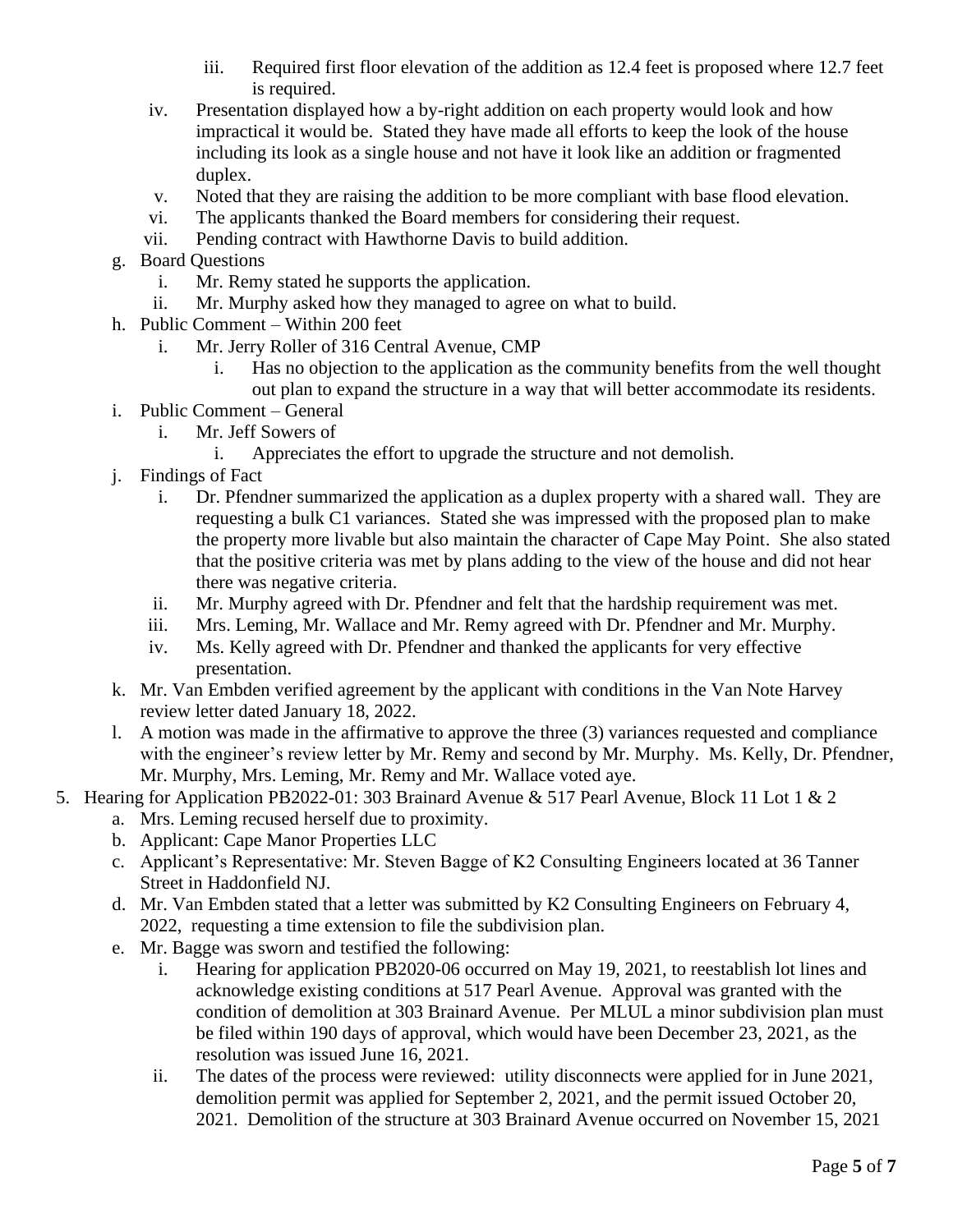and then K2 returned to the site to complete updated survey and subdivision plan. The proposed subdivision and variance plans were submitted for review 3 days before the deadline. Comments from the engineer were received mid-January but the deadline for filing had expired so an extension is necessary. The review letter included some comments which required addressing, but nothing that affects the substance of the application.

- iii. The applicant requested a 90-day extension.
- f. Board Questions
	- i. Dr. Pfendner asked if they were aware why it took six weeks for the demolition permit to be issued.
		- i. Mr. Bagge replied that he could not confirm other than all construction departments are experiencing delays at this time.
		- ii. Mrs. Worthington noted that state law allows 20 business days for issuance of a construction permit, which is four weeks.
- g. No public comment is necessary for administrative application.
- h. Findings of Fact
	- i. Mr. Sowers summarized that the application as they ran out of time.
	- ii. Ms. Kelly agreed that the letter was very clear that they made all efforts to meet the deadline.
- i. A motion was made in the affirmative to approve a 90-day extension by Mr. Murphy and second by Mr. Sowers. Ms. Kelly, Dr. Pfendner, Mr. Murphy, Mr. Sowers, Mr. Remy and Mr. Wallace voted aye.
- 6. Discussion regarding Ms. Kelly request for Cox treatise subscription.
	- a. Ms. Kelly explained that she preferred to have access to the E-book online instead of a hard copy, so she is updated regarding changes in statutes or case law.
	- b. Comm. vanHeeswyk stated that she had been informed of conversation Ms. Kelly had with Mr. Grant the day prior, where he stated he had been incorrect in sending this to the Board regarding her request since access is already provided. She noted that the hard copy can be used by any Board member similar to a library, and if someone required it for personal use, the person has generally purchased it themselves.
	- c. Mrs. Worthington explained that historically the Borough has maintained a hard copy of the book at the office for use by Board members. Recently a digital version was provided with the hard copy of the book. Access to Mrs. Worthington's subscription was provided to Ms. Kelly. In order to maintain a copy of the book for general use, it has been determined a hard copy is preferable to an Ebook, where sharing with multiple members would violate single user agreement.
- 7. Subcommittee Updates
	- a. Ms. Kelly confirmed that the following subcommittees exist:
		- i. Completeness Review Ms. Kelly, Mr. Sowers and Mr. Murphy
		- ii. Board Engineer Review Mr. Sowers and Mr. Murphy
		- iii. Ordinance Review (pending) Mrs. Leming and Mr. Remy
	- b. Mrs. Worthington asked Mr. Sowers and Mr. Murphy if there were any updates regarding the Board Engineer Review.
		- i. They responded that they hadn't received the proposal information discussed at the January meeting. Mrs. Worthington and Ms. Kelly would ensure the information was provided as soon as possible.

#### **Board Information**

- 1. Mr. Sowers stated that his inquiry with Mr. McGraw regarding lot coverage clarifications was still outstanding. Mrs. Worthington stated she would contact Mr. McGraw to set up in-person meeting.
- 2. Mr. Sowers suggested that there should be a document signed by the applicant when permits are approved or denied that the applicant understands they are always entitled to apply for a variance to clarify the process and prevent situations like the application for 315 Cape Avenue. Comm. vanHeeswyk stated she thought